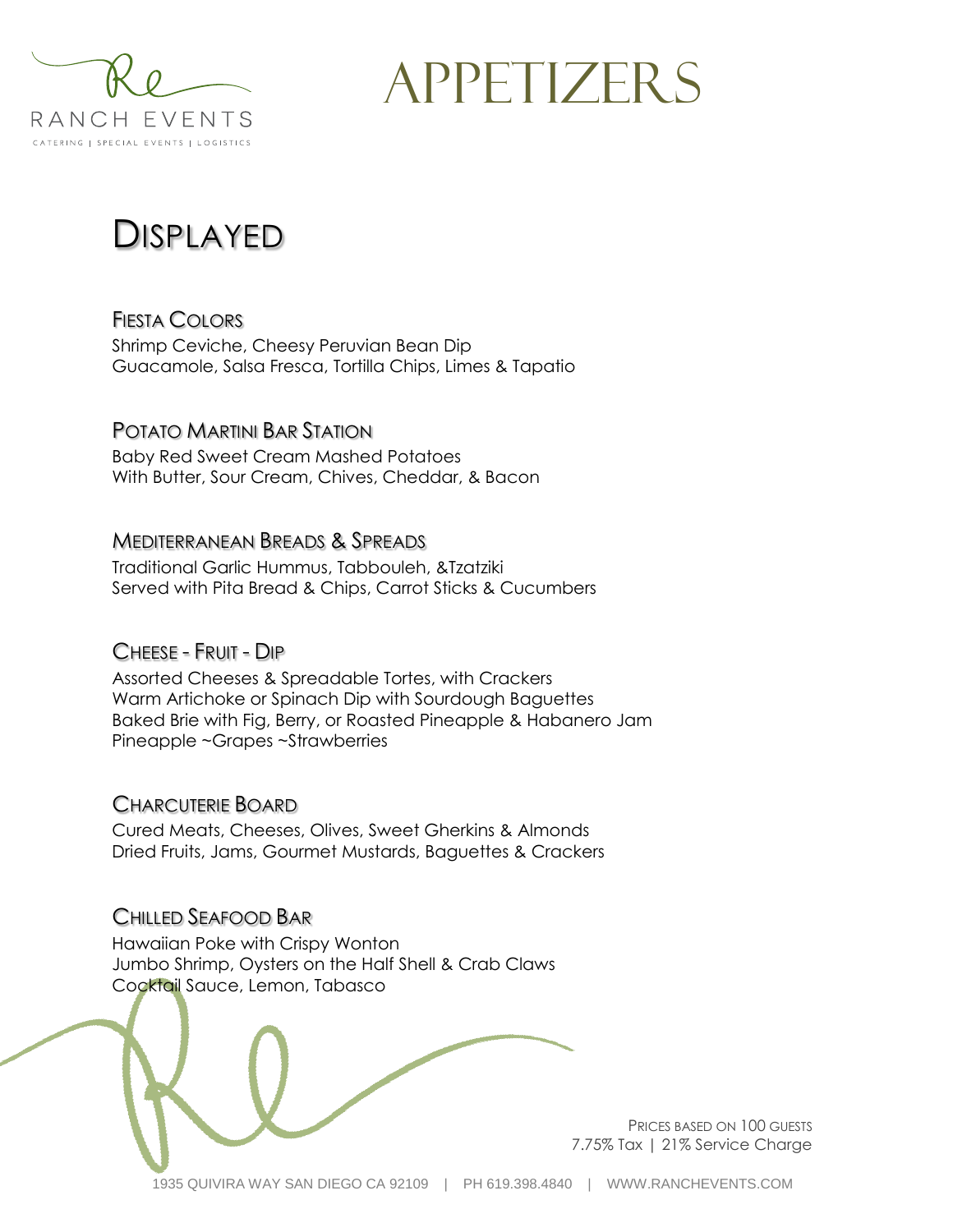

# **APPETIZERS**

PICADILLO EMPANADAS HONEY BARBECUE MEATBALLS

# TRAY PASSED

#### **GARDEN**

SPANAKOPITA CAPRESE SKEWERS ROMA TOMATO BRUSCHETTA RASPBERRY & BRIE EN CROUTE ASPARAGUS & BRIE EN CROUTE MANGO AND BRIE QUESADILLAS VEGGIE CORNUCOPIA QUESADILLA ARTICHOKE FILLED MUSHROOM CAPS PARMESAN AND ARTICHOKE HEARTS PUFFS WILD MUSHROOM & FONTINA CHEESE PURSE GRANNY SMITH APPLE & GRUYERE CHEESE EN CROUTE **TOMATO BASIL SOUP SHOTS & MINI GRILLED CHEESE** 

BEEF TERIYAKI BEEF KABOBS MINI BEEF WELLINGTON SWEET & SOUR MEATBALLS

#### **CHICKEN**

CHICKEN SATAY WITH THAI PEANUT SAUCE SEASONED CHICKEN DRUMETTES with Ranch

#### SEAFOOD

CRAB FILLED MUSHROOM CAPS HAWAIIAN POKE on a Crispy Wonton MINI CRAB CAKES with Rémoulade Sauce LOBSTER WONTONS and Plum Dipping Sauce SPICY CHICKEN EMPANADAS

FILLET CROSTINI ~ Bleu Cheese & Caramelized Onions

SWEET & SOUR CHICKEN & PINEAPPLE KABOBS

BACON WRAPPED SHRIMP SHRIMP TEMPURA with Sweet Chili Sauce COCONUT SHRIMP with Spicy Orange Marmalade

MIX IT UP ANTIPASTO SKEWER **ASSORTED PETITE QUICHE** 

BACON WRAPPED BRUSSELS SPROUTS BACON WRAPPED DATES Stuffed with Blue Cheese

> Select Four PRICES BASED ON 100 GUESTS 7.75% Tax | 21% Service Charge